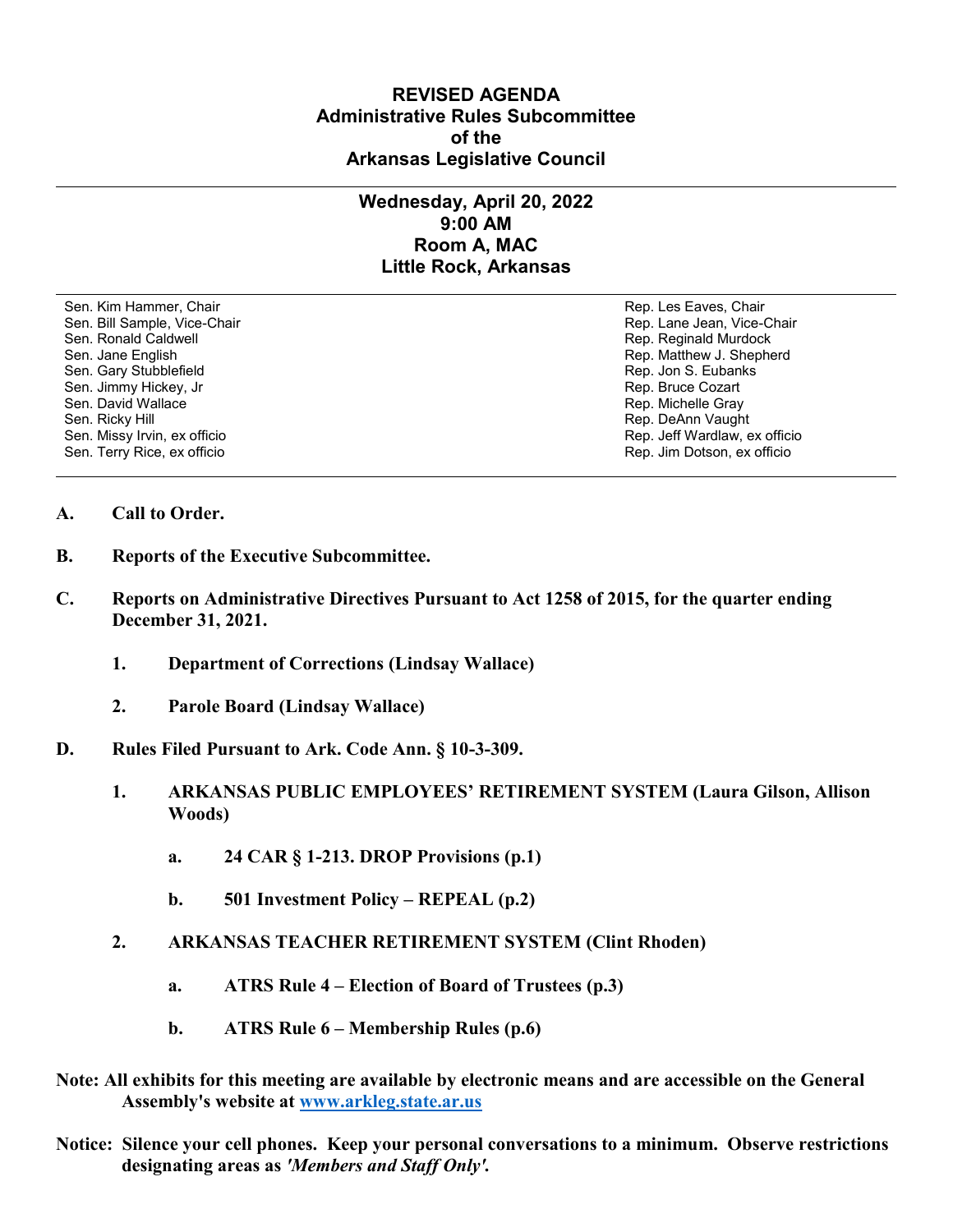- **c. ATRS Rule 7 – Reporting and Eligibility (p.12)**
- **d. ATRS Rule 8 – Purchases and Refunds (p.16)**
- **e. ATRS Rule 9 – Retirement and Benefits (p.21)**
- **f. ATRS Rule 10 – T-DROP and Return to Service (p.31)**
- **g. ATRS Rule 11 – Survivors and Domestic Relations Orders (p.34)**
- **3. DEPARTMENT OF AGRICULTURE (Patrick Fisk, Wade Hodge, item a; Chris Colclasure, Tate Wentz, Wade Hodge, item b)**
	- **a. State Meat Inspection Program Rules (p.36)**
	- **b. Unpaved Roads Program Rules (p.38)**
- **4. DEPARTMENT OF COMMERCE, ARKANSAS ECONOMIC DEVELOPMENT COMMISSION (Jim Hudson, Renee Doty)**
	- **a. Consolidated Incentive Act of 2003 Rule (p.41)**
	- **b. Digital Product and Motion Picture Industry Development Act (p.42)**
	- **c. Railroad Modernization Act of 2021 (p.44)**
- **5. DEPARTMENT OF COMMERCE, STATE INSURANCE DEPARTMENT, STATE BOARD OF EMBALMERS, FUNERAL DIRECTORS, CEMETERIES, AND BURIAL SERVICES (Amanda Gibson)**
	- **a. Licensure of Certain Individuals (p.46)**
	- **b. Fee Waivers for Certain Individuals (p.46)**
- **6. DEPARTMENT OF EDUCATION, COMMISSION FOR ARKANSAS PUBLIC SCHOOL ACADEMIC FACILITIES AND TRANSPORTATION (Lori Freno)**
	- **a. Rules Governing the Academic Facilities Catastrophic Program (p.47)**
	- **b. Rules Governing the Facilities Master Plan (p.49)**
	- **c. Rules Governing Maintenance and Operation of Public School Buses and Physical Examinations of School Bus Drivers (p.50)**
- **7. DEPARTMENT OF EDUCATION, DIVISION OF ELEMENTARY AND SECONDARY EDUCATION (Whitney James, items a, j-k; Lori Freno, items b-i, l; David Dawson, item l)**
	- **a. Rules Governing the Arkansas Tutoring Corps (p.53)**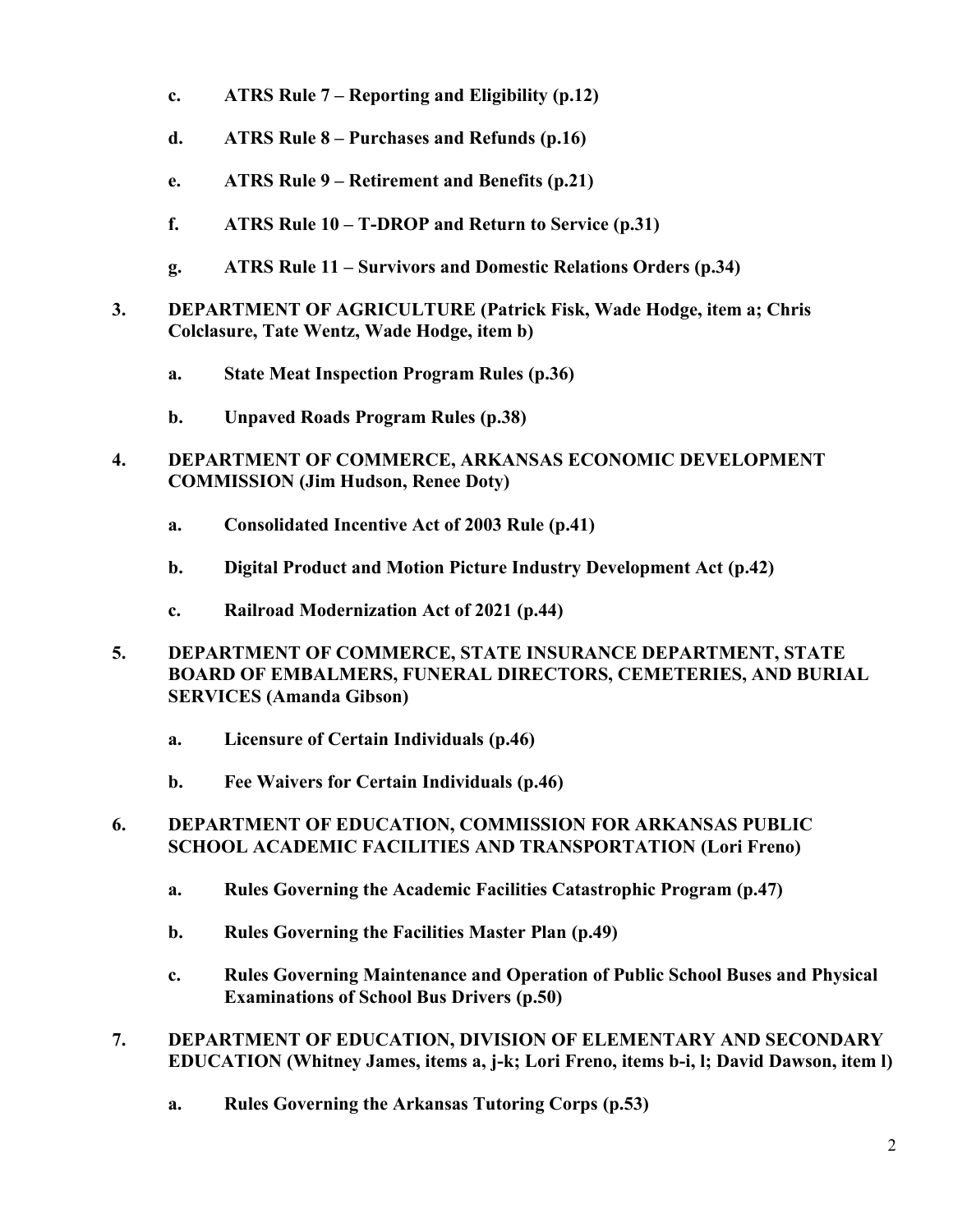- **b. Rules Governing Grading and Course Credit, Chapters 1 and 7 Only (p.56)**
- **c. Rules Governing Act 1240 Waivers (p.59)**
- **d. Rules Governing Public School Choice (p.61)**
- **e. Rules Governing Consolidation and Annexation of School Districts, Sections 2.00, 13.00, and Table of Contents Only (p.66)**
- **f. Rules Governing the Arkansas Student Protection Act (p.67)**
- **g. Rules Governing Standards for Accreditation of Arkansas Public Schools and School Districts (p.68)**
- **h. Rules Governing Eye and Vision Screening Report in Arkansas Public Schools (p.73)**
- **i. Rules Governing Documents Posted to School District and Education Service Cooperative Websites, Chapters 1 and 4 Only (p.75)**
- **j. Rules Governing Arkansas Military Child School Transitions (p.77)**
- **k. Rules Governing Public Charter Schools (p.84)**
- **l. Division of Elementary and Secondary Education and State Board of Nursing Rules Governing the Administration of Insulin, Glucagon, and Medication for Adrenal Insufficiency or Adrenal Crisis to Arkansas Public School Students (p.89)**
- **8. DEPARTMENT OF EDUCATION, DIVISION OF HIGHER EDUCATION (Whitney James)**
	- **a. Rules Governing the Arkansas Future Grant Program (p.91)**
	- **b. Rules Governing the Military Dependents' Scholarship Program (p.93)**
	- **c. Rules Governing Out-of-State Veterinary Medical Education Loan Repayment Program (p.95)**
	- **d. Rules Governing the Arkansas Workforce Challenge Scholarship Program (p.96)**
	- **e. Rules Governing the Law Enforcement Officers' Dependents Scholarship Program (p.97)**
	- **f. Rules Governing the Arkansas Concurrent Challenge Scholarship Program (p.99)**
	- **g. Rules Governing the Arkansas Governor's Scholars Program (p.100)**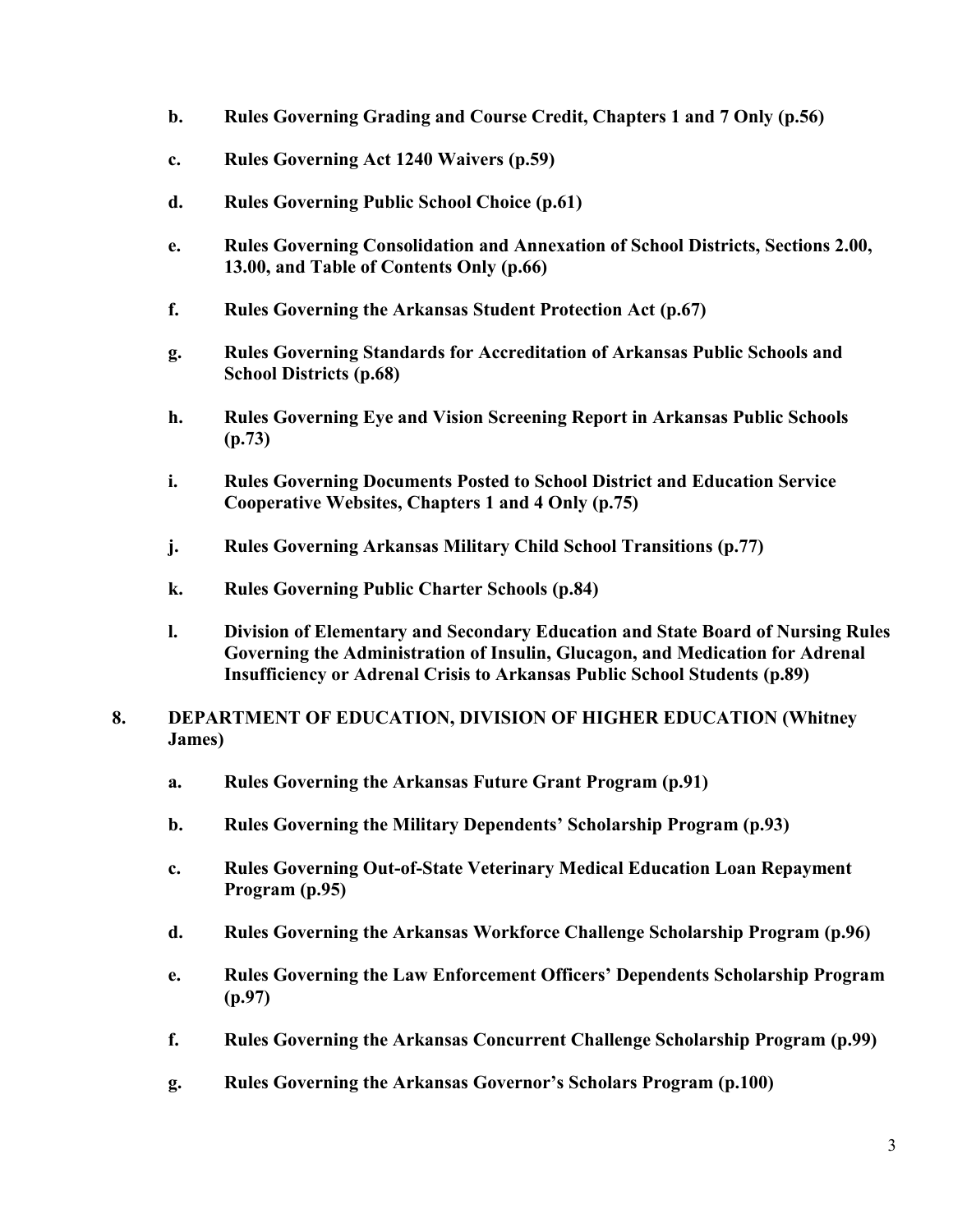- **h. Rules Governing the Arkansas Academic Challenge Scholarship Program (p.103)**
- **i. Minority Teacher Scholars Program Rules and Regulations REPEAL (p.105)**
- **j. Emergency Secondary Education Loan Rules and Regulations REPEAL (p.105)**
- **k. Minority Masters Fellows Program Rules and Regulations REPEAL (p.106)**
- **9. DEPARTMENT OF ENERGY AND ENVIRONMENT, DIVISION OF ENVIRONMENTAL QUALITY (Basil Hicks, Alan York, item a; Michael McAlister, item b)**
	- **a. Rule No. 2, Rule Establishing Water Quality Standards for Surface Waters of the State of Arkansas (p.107)**
	- **b. APC&EC Rule 19 (p.111)**
- **10. DEPARTMENT OF ENERGY AND ENVIRONMENT, OIL AND GAS COMMISSION (Daniel Pilkington)**
	- **a. Rule B-4: Application to Transfer a Well (p.114)**
- **11. DEPARTMENT OF FINANCE AND ADMINISTRATION (Andy Babbitt, David Scott)**
	- **a. Method of Distribution of American Rescue Plan Act ("ARPA") Funds for COVID-19 Testing (p.116)**
- **12. DEPARTMENT OF FINANCE AND ADMINISTRATION, ALCOHOLIC BEVERAGE CONTROL (Doralee Chandler)**
	- **a. Oversight of Medical Marijuana Cultivation Facilities, Processors, and Dispensaries (p.119)**
	- **b. Title 1, Subtitle C, Rule 1.19(3): Types of Permits for which Application May Be Made (p.119)**
	- **c. Title 2, Subtitle C, Rule 2.16(2): Manufacturers to Register Brands of Controlled Beverages; Manufacturers and Wholesalers Not to Change Brands Without Approval of Director (p.120)**

#### **13. DEPARTMENT OF FINANCE AND ADMINISTRATION, MEDICAL MARIJUANA COMMISSION**

**a. Licensure of Medical Marijuana Dispensaries**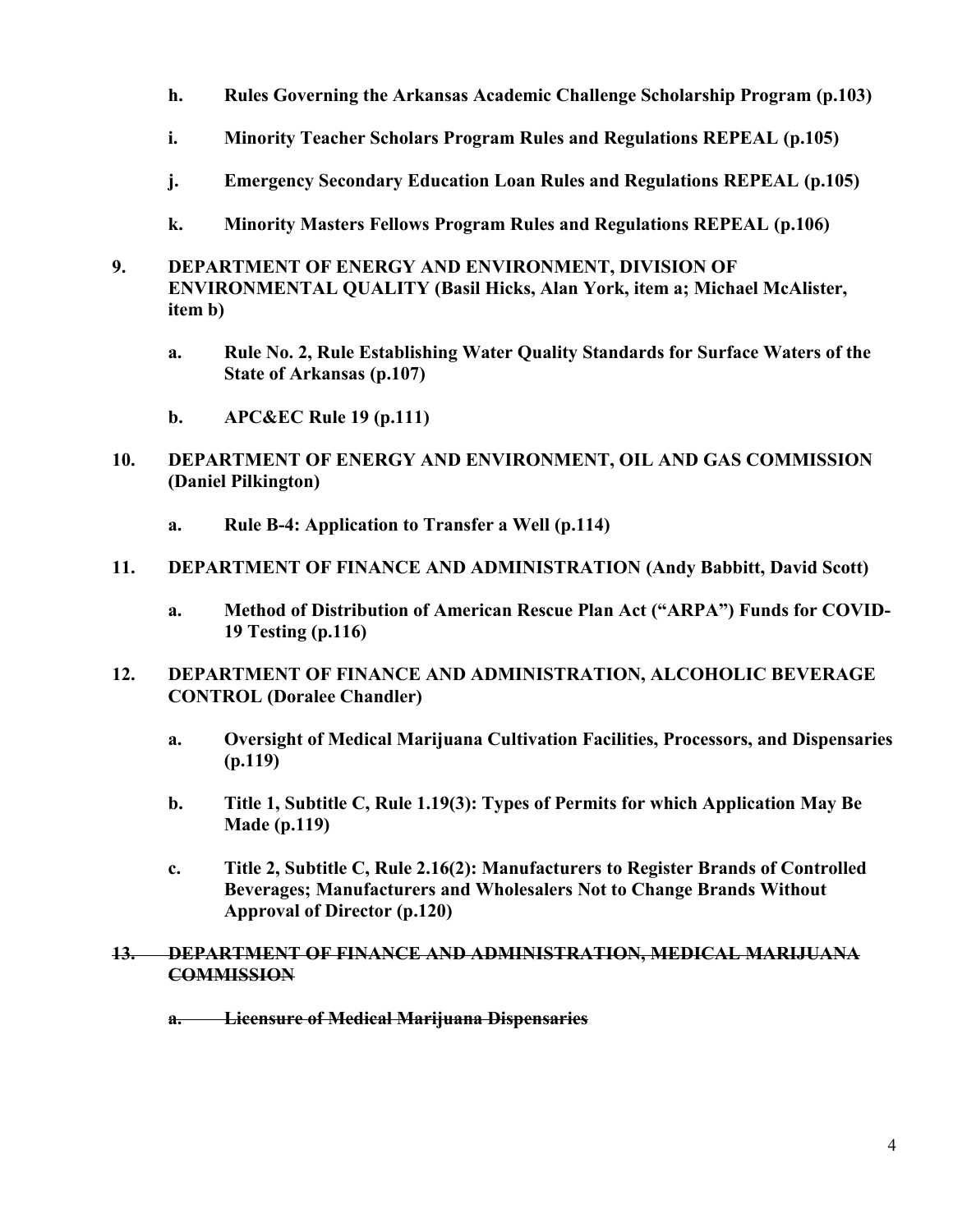- **14. DEPARTMENT OF HEALTH, ARKANSAS DIETETICS LICENSING BOARD (Debie Head, Matt Gilmore)**
	- **a. Rules of the Arkansas Dietetics Licensing Board (p.121)**
- **15. DEPARTMENT OF HEALTH, ARKANSAS PSYCHOLOGY BOARD (Colin Davies, Matt Gilmore)**
	- **a. Arkansas Psychology Board Rules (p.123)**
- **16. DEPARTMENT OF HEALTH, ARKANSAS STATE BOARD OF CHIROPRACTIC EXAMINERS (Laurie Mayhan, Tanya Holt, Matt Gilmore)**
	- **a. Advertising by Chiropractic Physicians (p.126)**
	- **b. Animal Chiropractic (p.127)**
	- **c. Applications for State Board Examination and Licensure (p.128)**
	- **d. Licensure for Military Veterans (p.129)**
	- **e. Pre-Licensure Criminal Background Check Waiver Request (p.129)**
- **17. DEPARTMENT OF HEALTH, ARKANSAS STATE BOARD OF NURSING (Sue Tedford, David Dawson, Matt Gilmore)**
	- **a. Chapter Two – Licensure: RN, LPN, and LPTN (p.130)**
	- **b. Chapter Three – Registered Nurse Practitioner (p.133)**
	- **c. Chapter Four – Advanced Practice Registered Nurse (p.134)**
	- **d. Chapter Six – Standards for Nursing Education Programs (p.141)**
	- **e. Chapter Eight – Medication Assistant – Certified (p.142)**
- **18. DEPARTMENT OF HEALTH, ARKANSAS STATE BOARD OF PHARMACY (John Kirtley, Luke Daniels, Matt Gilmore)**
	- **a. Rule 7 – Drug Products/Prescriptions (p.145)**
	- **b. Rule 9 – Pharmaceutical Care/Patient Counseling (p.148)**
- **19. DEPARTMENT OF HEALTH, ARKANSAS STATE BOARD OF PHYSICAL THERAPY (Nancy Worthen, Matt Gilmore)**
	- **a. State Board of Physical Therapy Rules (p.151)**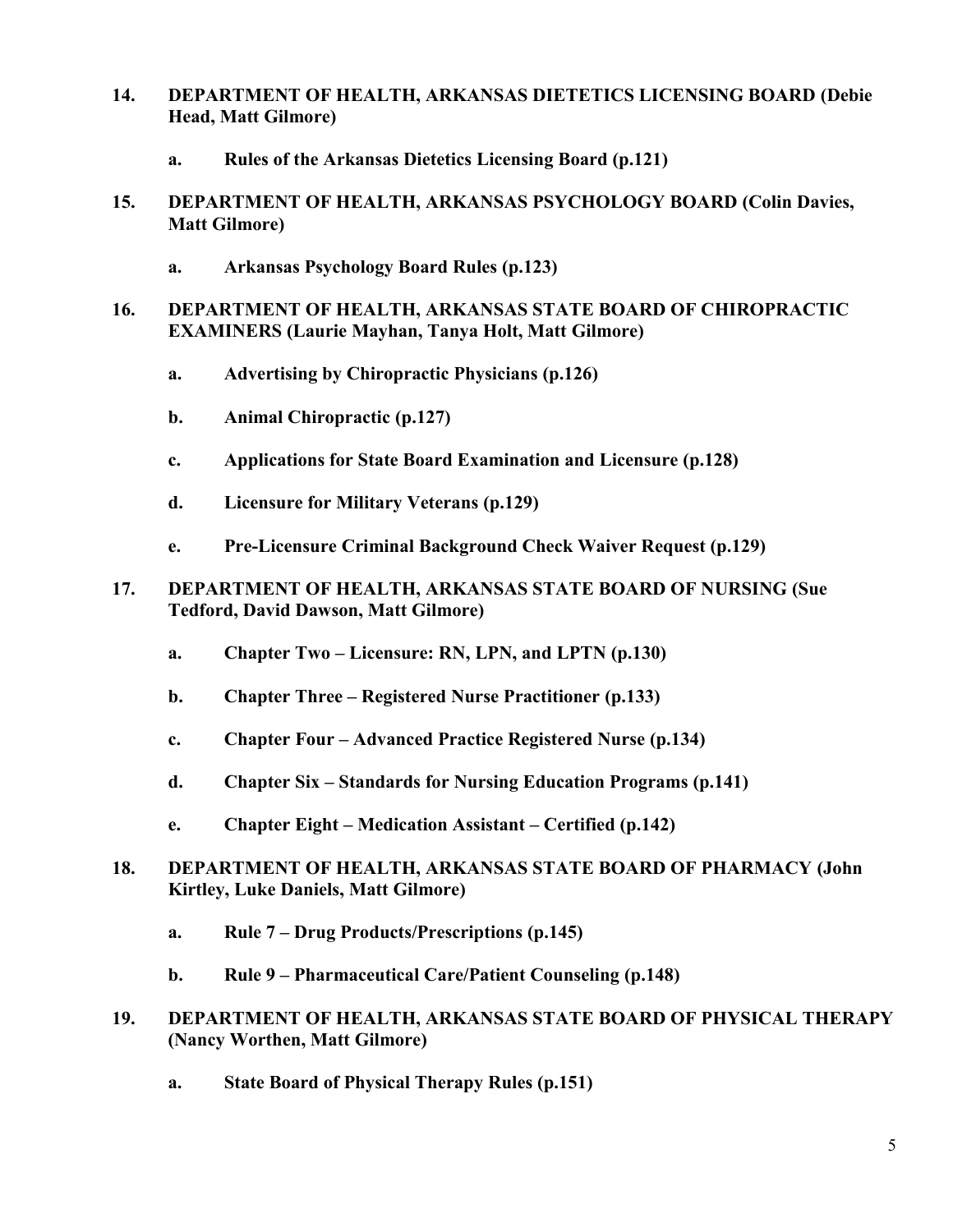- **b. State Board of Physical Therapy Telehealth Rule (p.153)**
- **20. DEPARTMENT OF HEALTH, DIVISION OF PHARMACY SERVICES AND DRUG CONTROL (Shane David, Laura Shue)**
	- **a. List of Controlled Substances (p.154)**
- **21. DEPARTMENT OF HEALTH, ENVIRONMENTAL HEALTH SERVICES (Terry Paul, Ric Mayhan, Laura Shue)**
	- **a. Rules Pertaining to Drip Dispersal Systems (p.159)**
	- **b. Rules Pertaining to Septic Tank Cleaners (p.163)**
	- **c. Rules Pertaining to Retail Food Establishments (p.164)**
	- **d. Plumbing Licenses (p.168)**
	- **e. Rules Pertaining to Onsite Wastewater Systems (p.170)**
	- **f. Rules Pertaining to Restricted Plumber Gas Fitter License and Gas Utility (p.171)**
- **22. DEPARTMENT OF HEALTH, PUBLIC HEALTH LABORATORY (Laura Bailey, Laura Shue)**
	- **a. Arkansas Rules for Alcohol Testing (p.172)**
- **23. DEPARTMENT OF HEALTH, STATE BOARD OF EXAMINERS OF ALCOHOLISM & DRUG ABUSE COUNSELORS (Pam Fite, Andrew Beavers, Matt Gilmore)**
	- **a. Rules Governing Alcoholism and Drug Abuse Counselors (p.173)**
- **24. DEPARTMENT OF HEALTH, STATE BOARD OF HEALTH (Derica Mack, Chuck Thompson, item a; Lynda Lehing, Laura Shue, item b; Beth Williams, Paula Day, Chuck Thompson, items c-g; Christy Kresse, Laura Shue, item h)**
	- **a. Licensed Lay Midwifery (p.175)**
	- **b. Rules for the Administration of Vital Records (p.175)**
	- **c. Rules for Perfusionists (p.178)**
	- **d. Rules for Hospitals and Related Institutions (p.180)**
	- **e. Rules for Critical Access Hospitals (p.182)**
	- **f. Rules for Free-Standing Birthing Centers (p.186)**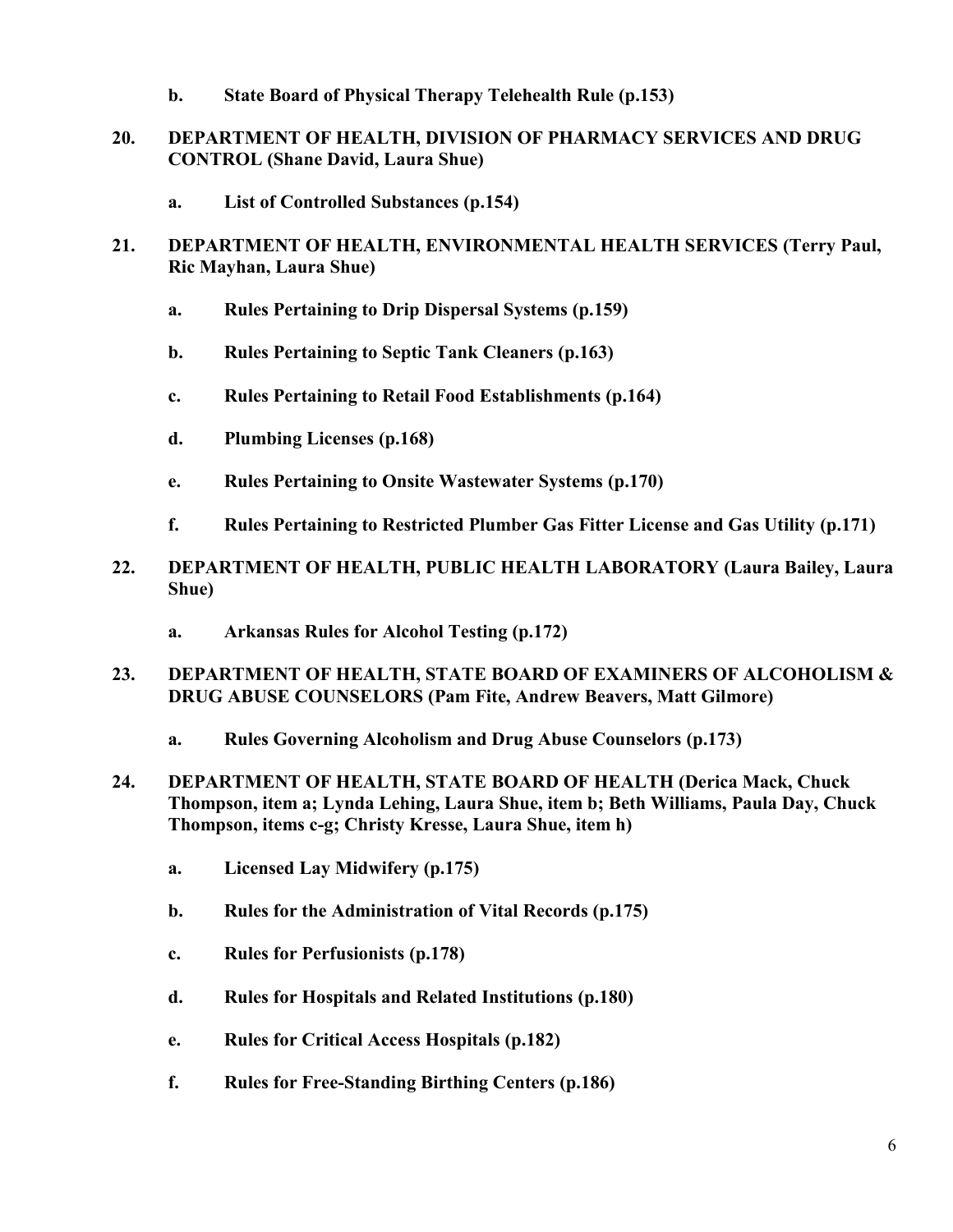- **g. Rules for Orthotic, Prosthetic, and Pedorthic Providers (p.188)**
- **h. Rules for Emergency Medical Services (p.190)**

# **25. DEPARTMENT OF HEALTH, STATE KIDNEY DISEASE COMMISSION**

- **a. Arkansas Kidney Disease Commission Rules**
- **26. DEPARTMENT OF HUMAN SERVICES, DIVISION OF CHILD CARE AND EARLY CHILDHOOD EDUCATION (Mark White, Tonya Williams, Dawn Jeffery, Ebony Russ)**
	- **a. Minimum Licensing Standards for Child Welfare Agencies (Placement and Residential) (p.198)**
- **27. DEPARTMENT OF HUMAN SERVICES, DIVISION OF CHILDREN AND FAMILY SERVICES (Mark White, Mischa Martin, Christin Harper)**
	- **a. Promoting Successful Transitions to Adulthood (p.202)**
	- **b. Providing Information to and Gathering Information from Resource Parents (p.203)**
	- **c. Updates to Child Maltreatment Investigation Policies and Procedures (p.205)**
	- **d. Development of Resource Homes and Support to Resource Parents (p.208)**
- **28. DEPARTMENT OF HUMAN SERVICES, DIVISION OF COUNTY OPERATIONS (Mark White, Mary Franklin, Kelley Jackson)**
	- **a. SNAP Policy 3502.2 and 3502.3 (p.214)**
	- **b. SNAP Updates Pursuant to Act 780 (p.215)**
- **29. DEPARTMENT OF HUMAN SERVICES, DIVISION OF MEDICAL SERVICES (Mark White, Elizabeth Pitman)**
	- **a. Preferred Drug List Pool and Value-Based Purchasing (p.218)**
	- **b. PCP Visits and Act 569 of 2021 (p.220)**
	- **c. Vagus Nerve Stimulation Therapy; SPA 2022-0004 (p.224)**
- **30. DEPARTMENT OF LABOR AND LICENSING, DIVISION OF OCCUPATIONAL AND PROFESSIONAL LICENSING BOARDS AND COMMISSIONS, ARKANSAS FIRE PROTECTION LICENSING BOARD (Patricia White, Miles Morgan)**
	- **a. Rules for Portable/Fixed Systems (p.227)**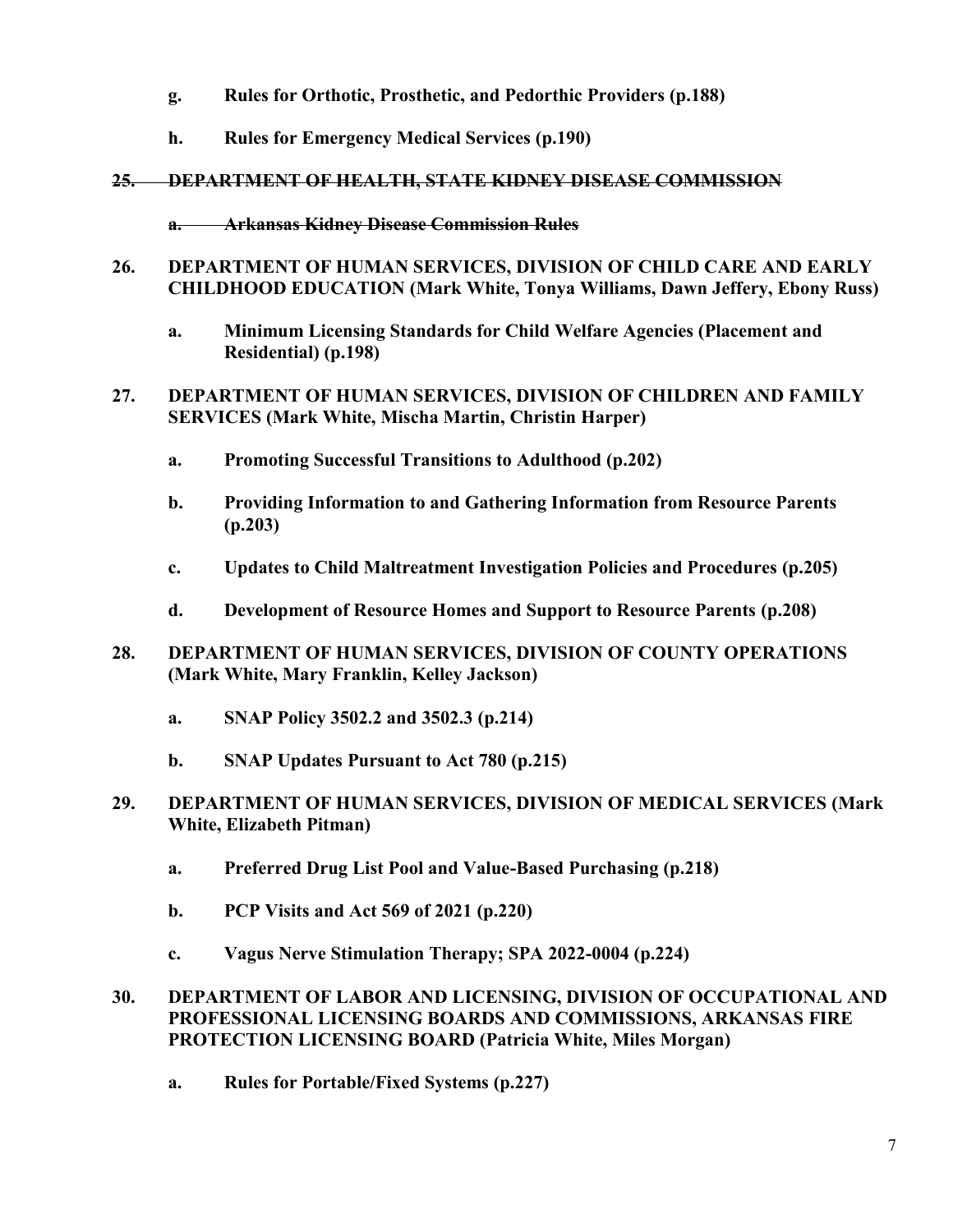**b. Rules for Sprinkler Systems (p.228)**

# **31. DEPARTMENT OF LABOR AND LICENSING, DIVISION OF OCCUPATIONAL AND PROFESSIONAL LICENSING BOARDS AND COMMISSIONS, ARKANSAS STATE BOARD OF PUBLIC ACCOUNTANCY (Jimmy Corley)**

- **a. Board Rule 3 "Examinations" (p.230)**
- **b. Board Rule 10 "Registration" (p.231)**
- **c. Board Rule 12 "Fees" (p.231)**
- **d. Board Rule 13 "Continuing Education" (p.233)**
- **e. Board Rule 19 "Licensure for Uniformed Service Members, Veterans, and Spouses" (p.234)**
- **32. DEPARTMENT OF LABOR AND LICENSING, DIVISION OF OCCUPATIONAL AND PROFESSIONAL LICENSING BOARDS AND COMMISSIONS, AUCTIONEER'S LICENSING BOARD (Kelli Black, Miles Morgan)**
	- **a. Rules 9 and 10 (p.236)**
- **33. DEPARTMENT OF LABOR AND LICENSING, DIVISION OF OCCUPATIONAL AND PROFESSIONAL LICENSING BOARDS AND COMMISSIONS, PROFESSIONAL BAIL BOND COMPANY AND PROFESSIONAL BAIL BONDSMAN LICENSING BOARD (Randy Murray, Miles Morgan)**
	- **a. Rule 1 – Regulation of the Bail Bond Business (p.237)**
- **34. DEPARTMENT OF LABOR AND LICENSING, DIVISION OF OCCUPATIONAL AND PROFESSIONAL LICENSING BOARDS AND COMMISSIONS, STATE BOARD OF BARBER EXAMINERS (Phyllis Jacobsen, Miles Morgan)**
	- **a. Rule 4; Rule 5 – Miscellaneous; Rule 8 – Barber College/Barber School Curriculum; Rule 10 – Automatic Licensure Uniformed Service Veterans; Rule 15 – Pre-Licensure Criminal Background Check; Rule 16 – Fees (p.239)**
- **35. DEPARTMENT OF LABOR AND LICENSING, DIVISION OF OCCUPATIONAL AND PROFESSIONAL LICENSING BOARDS AND COMMISSIONS, STATE BOARD OF LICENSURE FOR PROFESSIONAL ENGINEERS AND PROFESSIONAL SURVEYORS (Heather Richardson, Miles Morgan)**
	- **a. Rules of the Board of Licensure for Professional Engineers and Professional Surveyors (p.241)**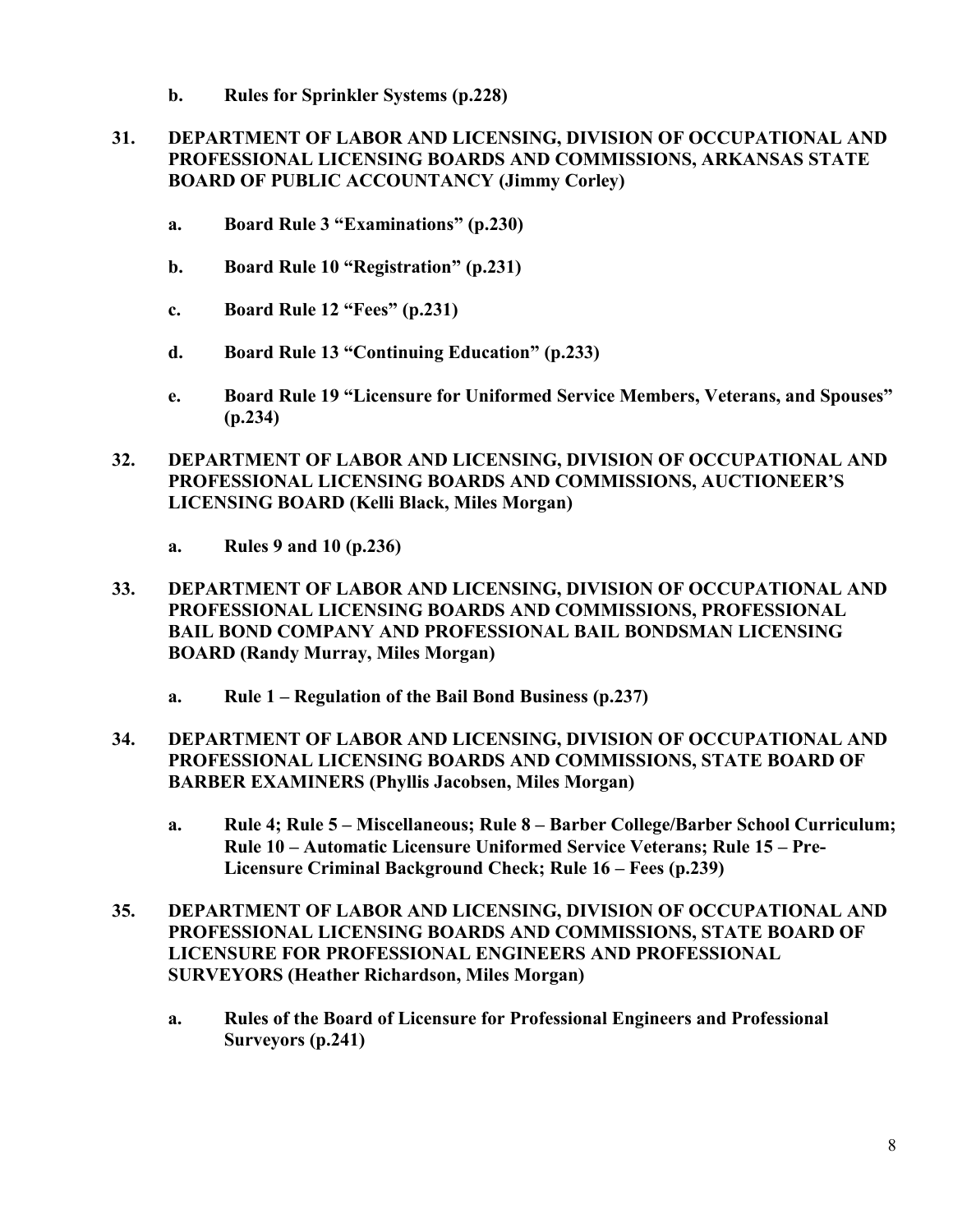## **36. DEPARTMENT OF PUBLIC SAFETY, DIVISION OF ARKANSAS STATE POLICE (Captain Stacie Rhoads, Joan Shipley, item a; Jami Cook, Joan Shipley, item b)**

- **a. Cold Case Tax Credit (p.244)**
- **b. Law Enforcement Family Relief Fund (p.245)**
- **37. STATE BOARD OF ELECTION COMMISSIONERS (Daniel Shults, Chris Madison)**
	- **a. Rules of Procedure for Citizen Complaint Regarding Violations of State Election and Voter Registration Laws (p.246)**
	- **b. Rules for County Election Commissioners Training (p.249)**
	- **c. Rules on Poll Watchers, Vote Challenges, and Provisional Voting (p.251)**
	- **d. Rules of Practice and Procedure (p.254)**
	- **e. Rules for Verification of Voter Registration (p.256)**
	- **f. Rules for Poll Worker and County Clerk Training (p.258)**
	- **g. Rules for County Election Coordinator Training (p.261)**
- **38. TREASURER OF STATE (Grant Wallace, John Peace)**
	- **a. The Arkansas Tax-Deferred Tuition Savings Program (p.263)**
- **39. DEPARTMENT OF COMMERCE, STATE INSURANCE DEPARTMENT (Booth Rand, items a, b; Jim Brader, items c, d)**
	- **a. Rule 118: Pharmacy Benefits Managers Regulation (p.265)**
	- **b. Rule 111: Craniofacial Anomaly Reconstructive Surgery Coverage – "Wendelyn's Craniofacial Law" (p.266)**
	- **c. Rule 56: Companies Financial Regulation Fees (p.271)**
	- **d. Rule 5: Companies Antifraud Fees (p.272)**
- **E. Proposed Rules Recommending Expedited Process for Occupational Licensure Pursuant to Ark. Code Ann. § 17-4-109, as Amended by Act 135 of 2021.**
	- **1. DEPARTMENT OF HEALTH, ARKANSAS STATE MEDICAL BOARD (Amy Embry, Matt Gilmore)**
		- **a. Rule 42: Licensure for Uniformed Service Members, Veterans, and Spouses**